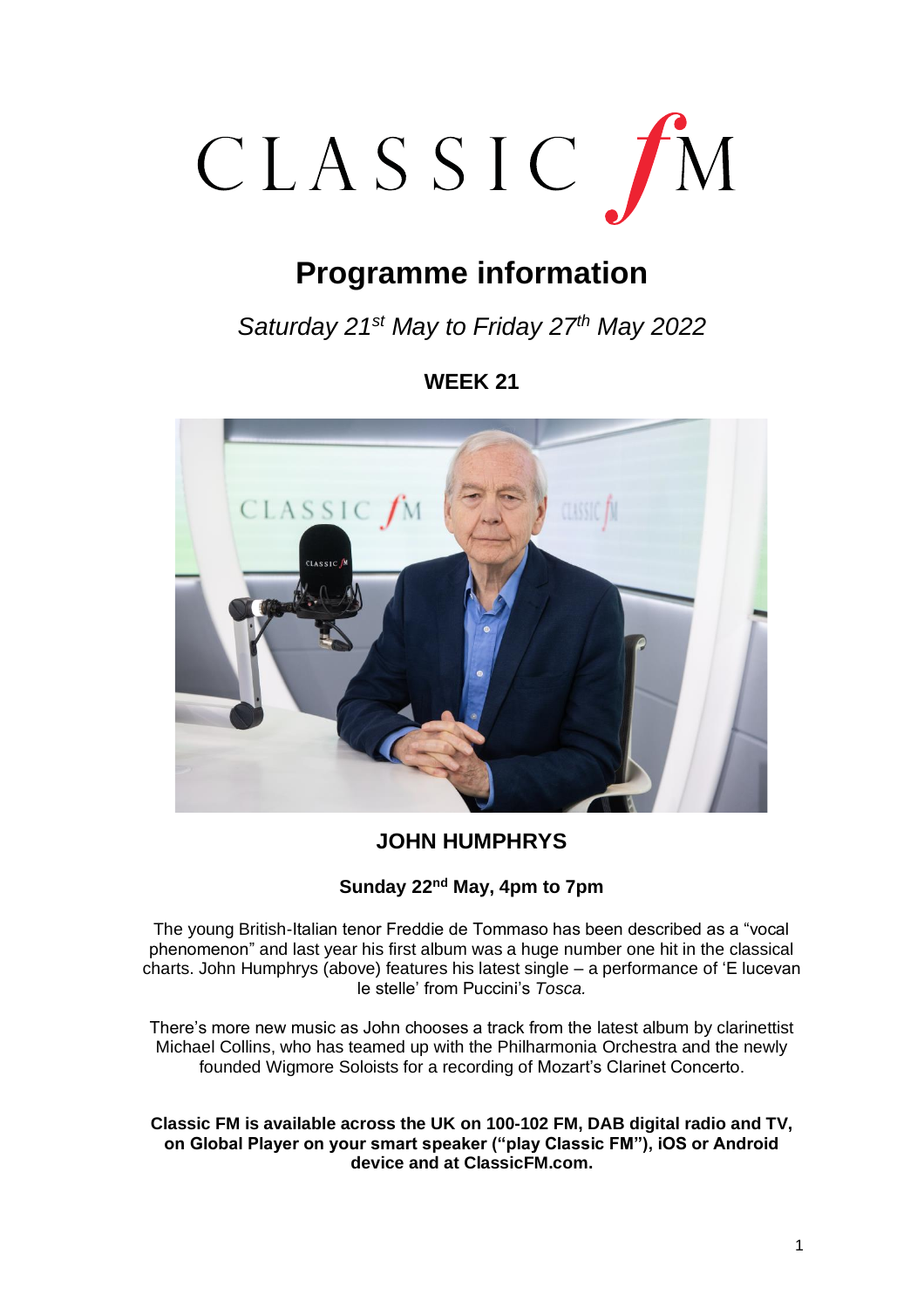SATURDAY 21ST MAY

# **4pm to 7pm: MOIRA STUART'S HALL OF FAME CONCERT**

Moira showcases one of her favourite works, Rimsky Korsakov's *Scheherazade.* Written in 1888, the composer himself described it as a "kaleidoscope of fairy-tale images and designs", and it was instantly popular with both audiences and performers, and it remains Rimsky Korsakov's best-known work to this day. Moira selects a critically acclaimed recording from the Berlin Philharmonic Orchestra, conducted by the great Herbert von Karajan.

Star soloists team up in Schubert's 'Trout' quintet; there's a pastoral favourite by Butterworth, and Isata Kanneh-Mason plays Schumann's Piano Concerto.

Aaron Copland Fanfare for the Common Man Zubin Mehta conducts the Los Angeles Philharmonic Orchestra

Nikolay Rimsky Korsakov Scheherazade Opus 35 Herbert von Karajan conducts the Berlin Philharmonic Orchestra

Franz Schubert Piano Quintet in A major D.667 ('The Trout') Zukerman Chamber Players

George Butterworth The Banks of Green Willow Neville Marriner conducts the Academy of St Martin in the Fields

Clara Schumann Piano Concerto in A minor Opus 7 Piano: Isata Kanneh-Mason Holly Mathieson conducts the Royal Liverpool Philharmonic Orchestra

Johannes Brahms Symphony No.1 in C minor Opus 68 Riccardo Chailly conducts the Leipzig Gewandhaus Orchestra

# **7pm to 9pm: SATURDAY NIGHT AT THE MOVIES with ANDREW COLLINS**

The third instalment of the A-Z of movies month brings us the much-loved scores of *Midnight Cowboy* by John Barry, *Moonlight* by Nicholas Britell, *On the Waterfront* by Leonard Bernstein, *The Piano* by Michael Nyman and the classical music made famous by Martin Scorsese's opening credits to *Raging Bull*. New releases also feature, including Nathan Johnson's score to *Nightmare Alley* and Jonny Greenwood's *The Power of the Dog,* both 'Best Picture' nominees at this year's Academy Awards.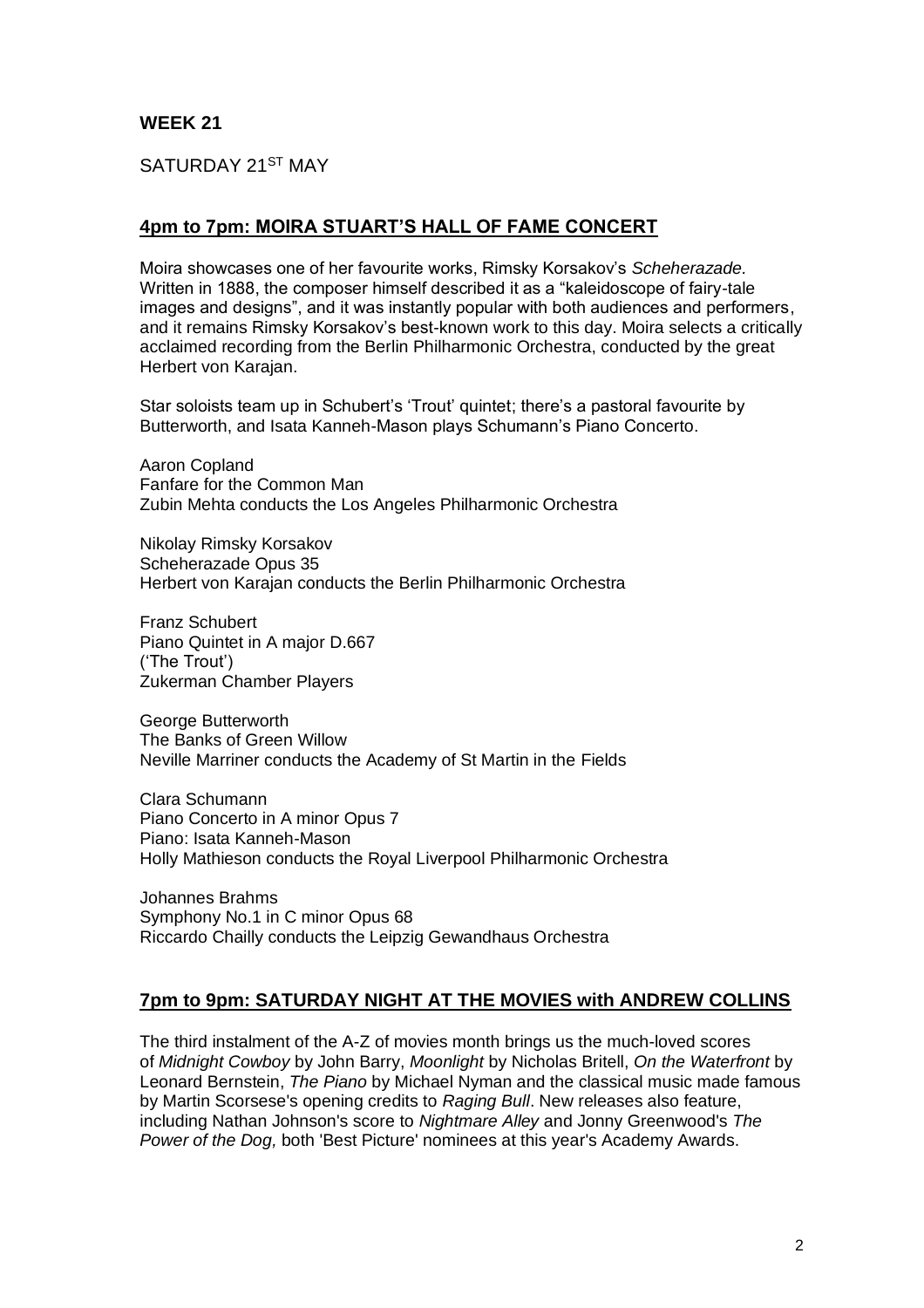# SATURDAY 21ST MAY

# **9pm to 10pm: DAVID MELLOR'S MELODIES**

David features more of his favourite works that have made the new 2022 Classic FM Hall of Fame.

The Vienna Philharmonic Orchestra plays Dvorak's 'New World' symphony, and the Choir of New College Oxford are in fine voice with their recording of Mozart's *Requiem.*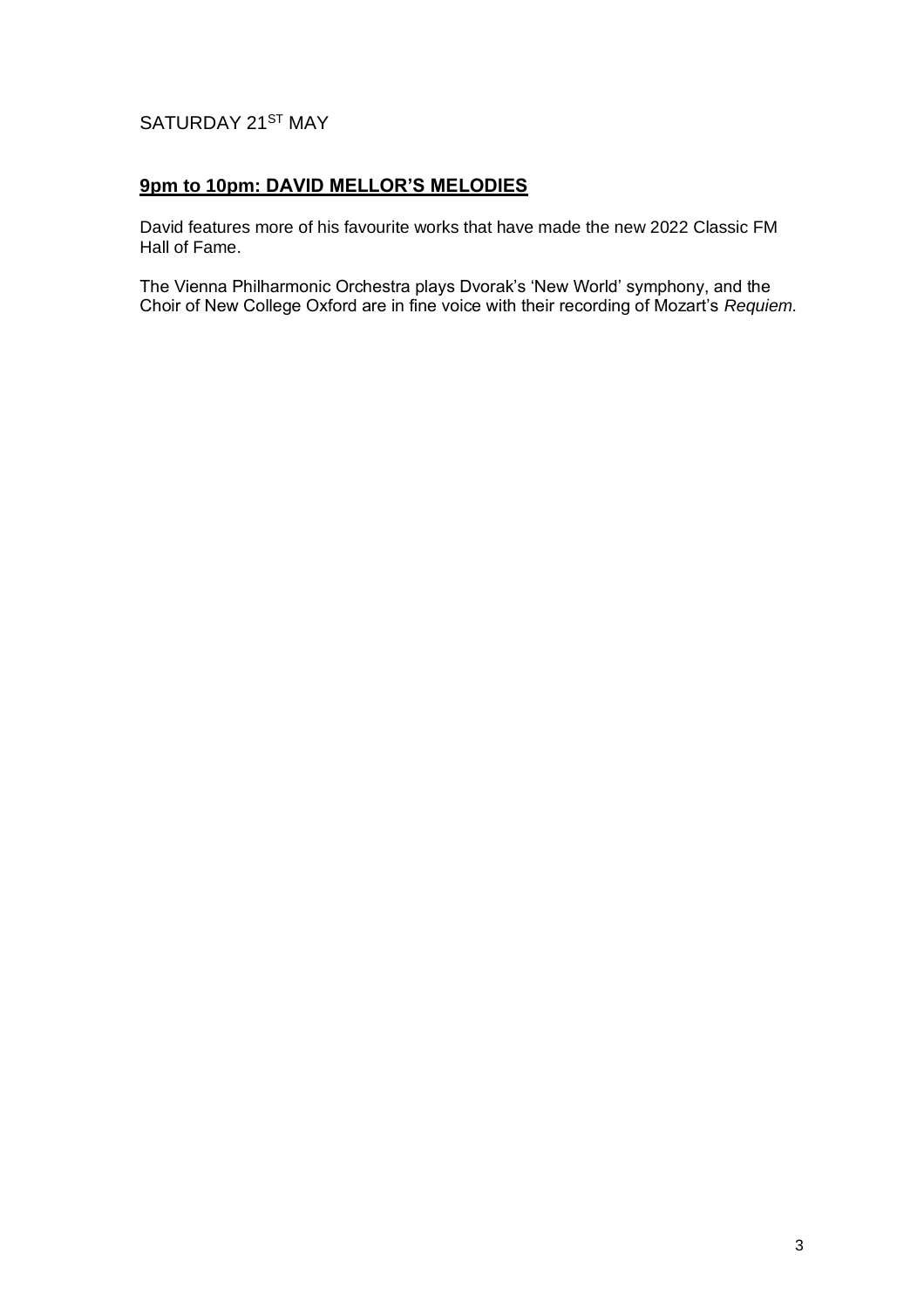# SUNDAY 22ND MAY

#### **4pm to 7pm: JOHN HUMPHRYS**

The young British-Italian tenor Freddie de Tommaso has been described as a "vocal phenomenon" and last year his first album was a huge number one hit in the classical charts. John features his latest single – a performance of 'E lucevan le stelle' from Puccini's *Tosca.*

There's more new music as John chooses a track from the latest album by clarinettist Michael Collins, who has teamed up with the Philharmonia Orchestra and the newly founded Wigmore Soloists for a recording of Mozart's Clarinet Concerto.

#### **7pm to 9pm: SMOOTH CLASSICS AT SEVEN with CHARLOTTE HAWKINS**

The 24-year-old pianist Alexandre Kantorow is Charlotte's Young Classical Star. The French musician was born in Clermont-Ferrand to a family of musicians – his mother a violinist and his father a violinist and conductor. Since a young age, Alexandre has performed at international festivals and, still in his teens, he opened the inaugural season with the Pasdeloup Orchestra at the Philharmonie de Paris. In 2019, he won the first prize, gold medal and Grand Prix at the International Tchaikovsky Competition, becoming the first French winner in the competition's history.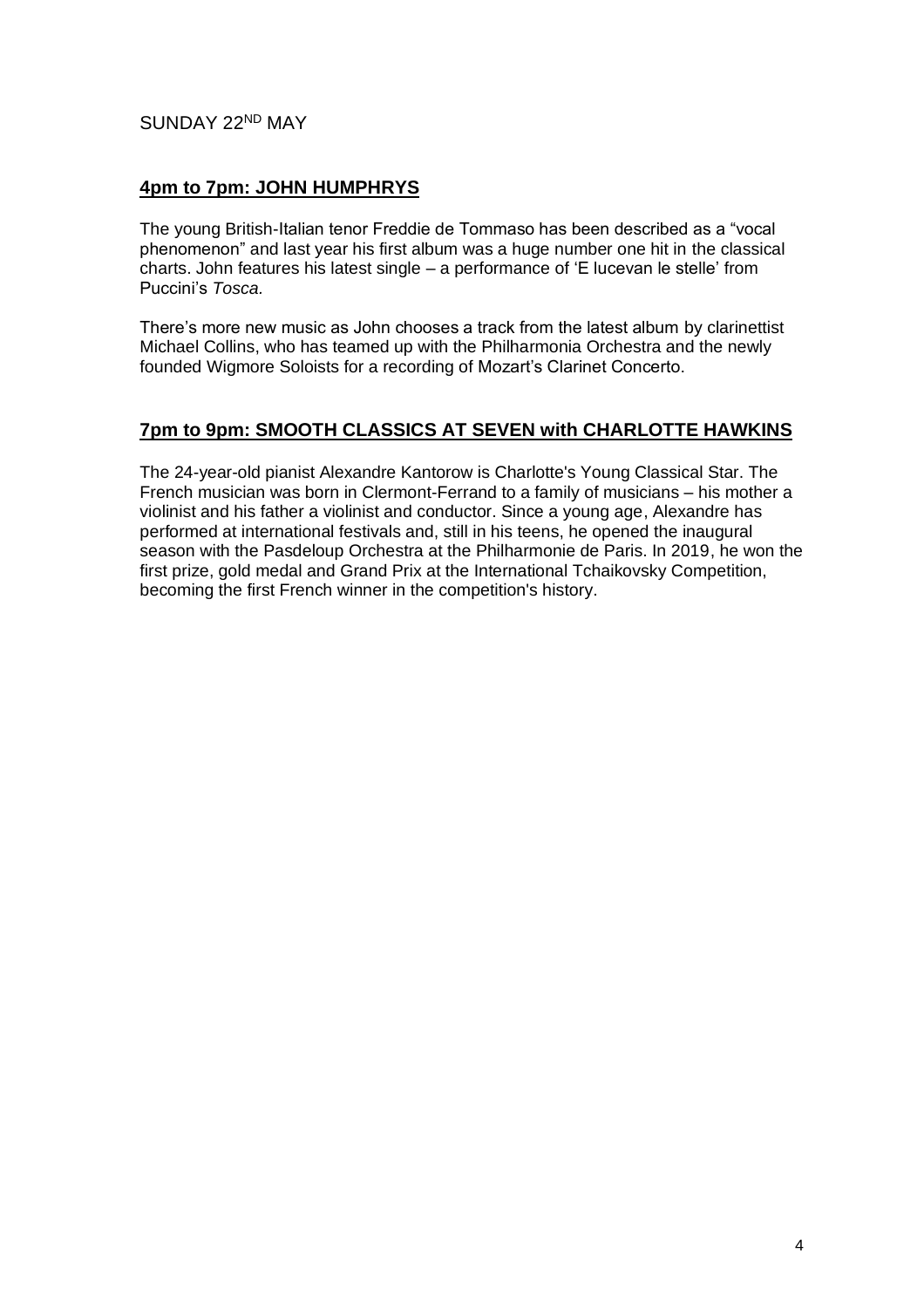#### MONDAY 23RD MAY

#### **8pm to 10pm: THE CLASSIC FM CONCERT with JOHN SUCHET**

All this week, John showcases some lesser-known piano concertos, beginning with the work of Stephan Elmas. Born in Smyrna, the Armenian composer was a child prodigy, quickly taken under the wing of Franz Liszt. He quickly became a hit in Viennese cultural society. Howard Shelley is the soloist in Elmas' Piano Concerto No.1, written when the composer was just 20.

Elsewhere, Claudio Abbado conducts the Berlin Philharmonic Orchestra in Beethoven's Symphony No.5, and there's beautiful Delius, perfect for warmer weather.

Aram Khachaturian Adagio of Spartacus & Phrygia Libor Pešek conducts the Royal Liverpool Philharmonic Orchestra

Ludwig van Beethoven Symphony No.5 in C minor Opus 67 Claudio Abbado conducts the Berlin Philharmonic Orchestra

Astor Piazzolla **Libertango** Guitar: Miloš Karadaglić Christoph Israel conducts the European Film Philharmonic Orchestra

Stephan Elmas Piano Concerto No.1 in G minor Howard Shelley directs he Tasmanian Symphony Orchestra

Frederick Delius The Walk to the Paradise Garden Mark Elder conducts the Hallé Orchestra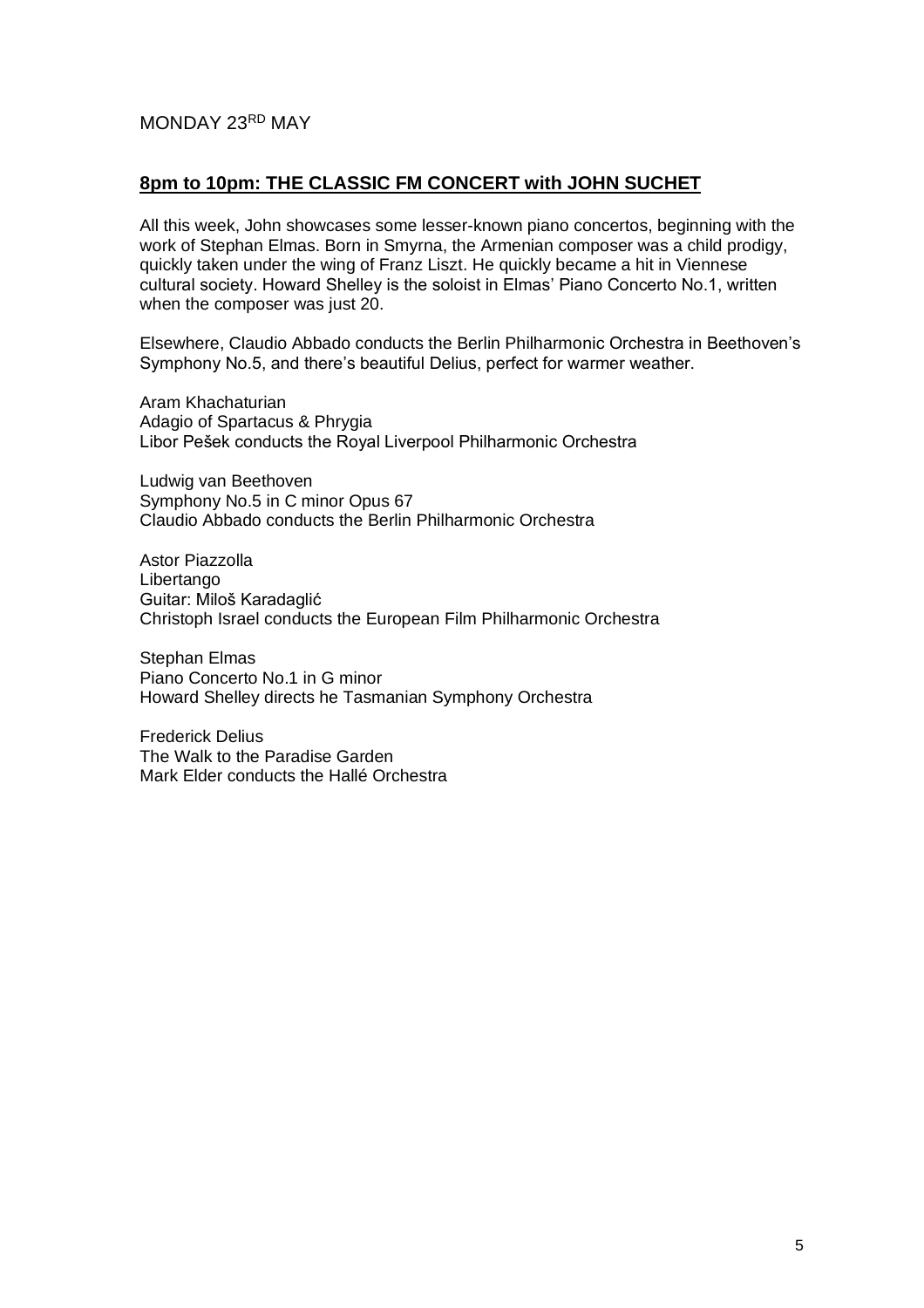# TUESDAY 24TH MAY

# **8pm to 10pm: THE CLASSIC FM CONCERT with JOHN SUCHET**

John celebrates the music of Emilie Mayer, with a performance from Ewa Kupiec of Mayer's Piano Concerto. Hugely celebrated in her day as a pianist and composer, she toured Europe to hear her own music performed by major orchestras, even being described by fellow composer Carl Loewe as possessing "such a God-given talent as had not been bestowed upon any other person".

There's a moment for the cor anglais to shine, in Sibelius' *The Swan of Tuonela,* and the Barcelona Symphony Orchestra plays highlights from Bizet's *Carmen.*

Hamish MacCunn The Land of the Mountain and the Flood Grant Llewellyn conducts the Royal Liverpool Philharmonic Orchestra

Emilie Mayer Piano Concerto in B-flat major Piano: Ewa Kupiec Sebastian Tewinkel conducts the Neubrandenburg Philhamonie

Joseph Haydn Symphony No.90 in C major Andrew Manze conducts the Royal Liverpool Philharmonic Orchestra

Jean Sibelius The Swan of Tuonela Opus 22 No.3 Cor Anglais: Hege Sellevag Andrew Davis conducts the Bergen Philharmonic Orchestra

Georges Bizet Carmen Suite No.2 Pablo Gonzalez conducts the Barcelona Symphony Orchestra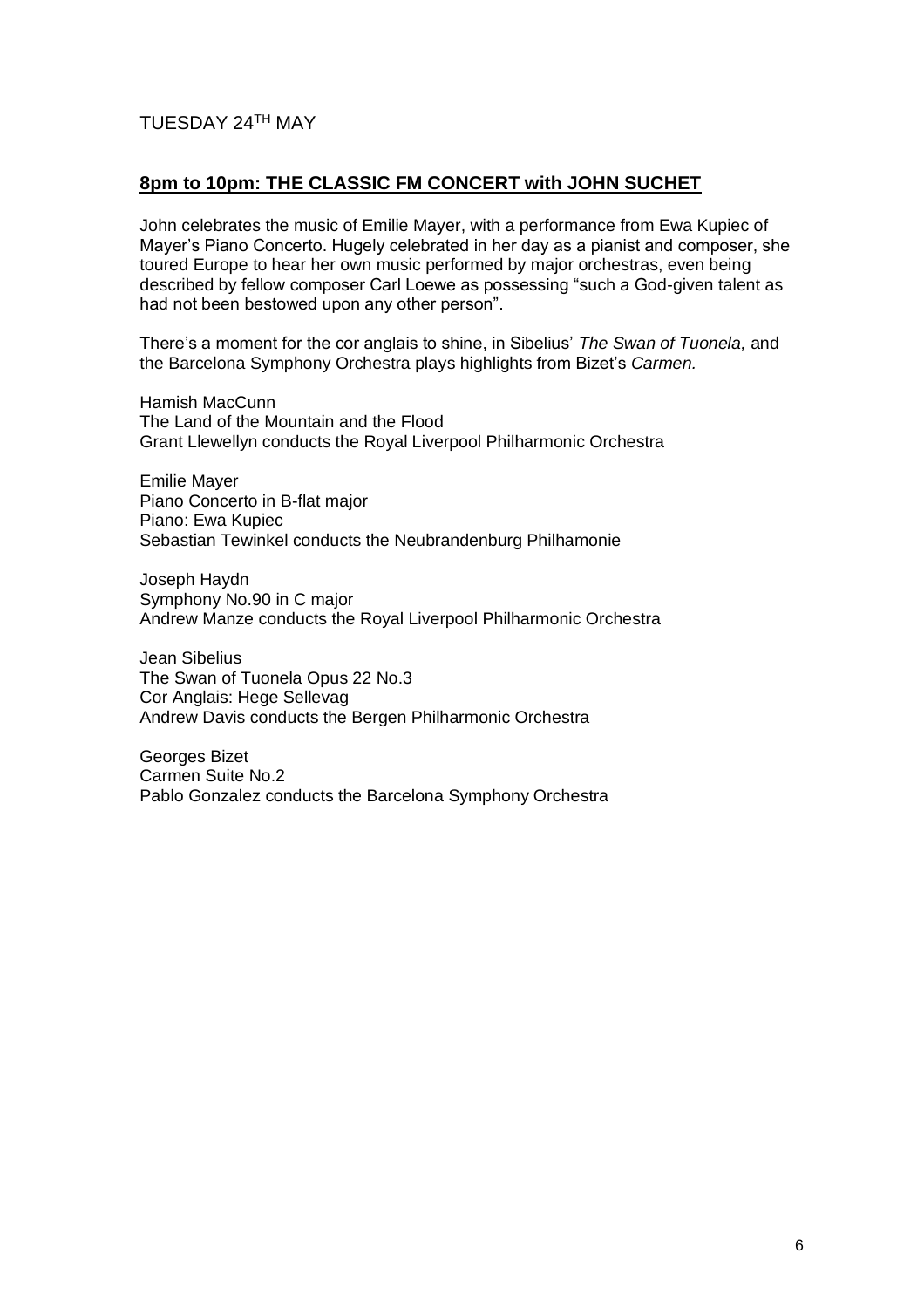# WEDNESDAY 25TH MAY

#### **8pm to 10pm: THE CLASSIC FM CONCERT with JOHN SUCHET**

There's another lesser-known piano concerto in the spotlight, as Andre de Groote plays Camilleri's Piano Concerto No.1, nicknamed the 'Mediterranean'. Hugely inspired by folk music from his native Malta, Camilleri combined the style of his homeland with more traditional European classical music, as well as influences from his time spent in both Africa and Asia, to create a distinctive and united sound.

Also in the programme, the Vienna Philharmonic Orchestra under Riccardo Muti plays Mozart's 'Jupiter' symphony and there's a performance of one of Bruch's own favourite works.

Edward Elgar Cockaigne Overture Opus 40 Vasily Petrenko conducts the Royal Liverpool Philharmonic Orchestra

Wolfgang Amadeus Mozart Symphony No.41 in C major K.551 ('Jupiter') Riccardo Muti conducts the Vienna Philharmonic Orchestra

Ralph Vaughan Williams 49th Parallel – Prelude Andrew Penny conducts the RTÉ Concert Orchestra

Charles Camilleri Piano Concerto No.1 ('Mediterranean') Piano: Andre de Groote Michael Laus conducts the Bournemouth Symphony Orchestra

Max Bruch Adagio Appassionato Opus 57 Violin: Salvatore Accardo Kurt Masur conducts the Leipzig Gewandhaus Orchestra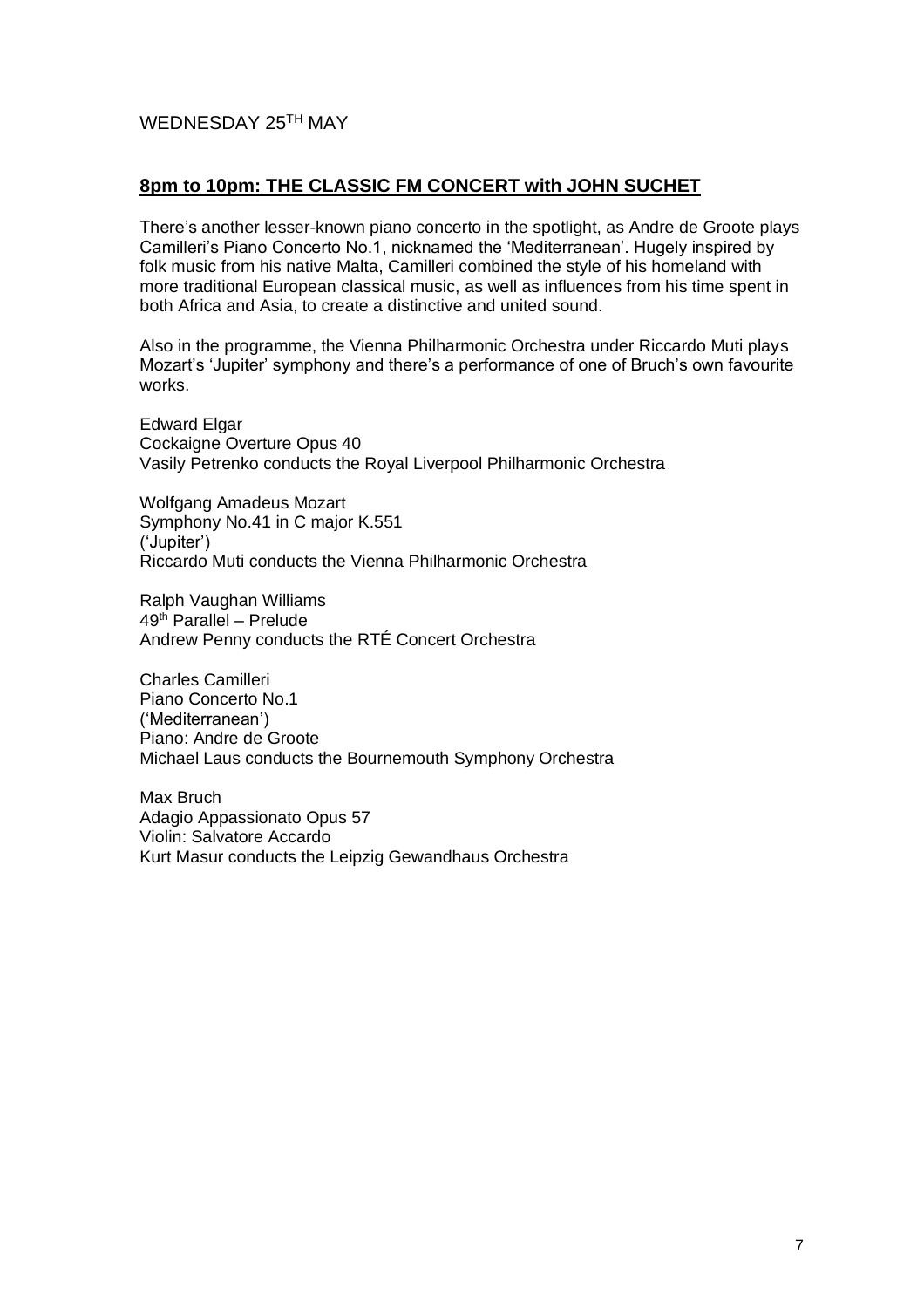# THURSDAY 26TH MAY

#### **8pm to 10pm: THE CLASSIC FM CONCERT with JOHN SUCHET**

It's the turn of Danzi's Piano Concerto to take the spotlight, as John explores lesser known piano concertos. During his career, Danzi moved in the same circles as some of the biggest musical names from across the eras, including Mozart, Beethoven and Weber, though his own music never gained the popularity it perhaps deserved.

Nareh Arghamanyan is the soloist in his Piano Concerto in E-flat major, before a moving choral arrangement of Fauré's *Pavane,* and the Bournemouth Symphony Orchestra plays Tchaikovsky's Symphony No.4.

Engelbert Humperdinck Hansel & Gretel – Overture Colin Davis conducts the Staatskapelle Dresden

Johann Sebastian Bach Concerto in D minor for 2 violins BWV.1043 Violins: Anne-Sophie Mutter and Salvatore Accardo English Chamber Orchestra

Franz Danzi Piano Concerto in E-flat major Opus 4 Piano: Nareh Arghamanyan Howard Griffiths conducts the Munich Chamber Orchestra

Gabriel Fauré Pavane Opus 50 Edward Higginbottom conducts Capricorn and the Choir of New College, Oxford

Peter Ilich Tchaikovsky Symphony No.4 in F minor Opus 36 Andrew Litton conducts the Bournemouth Symphony Orchestra